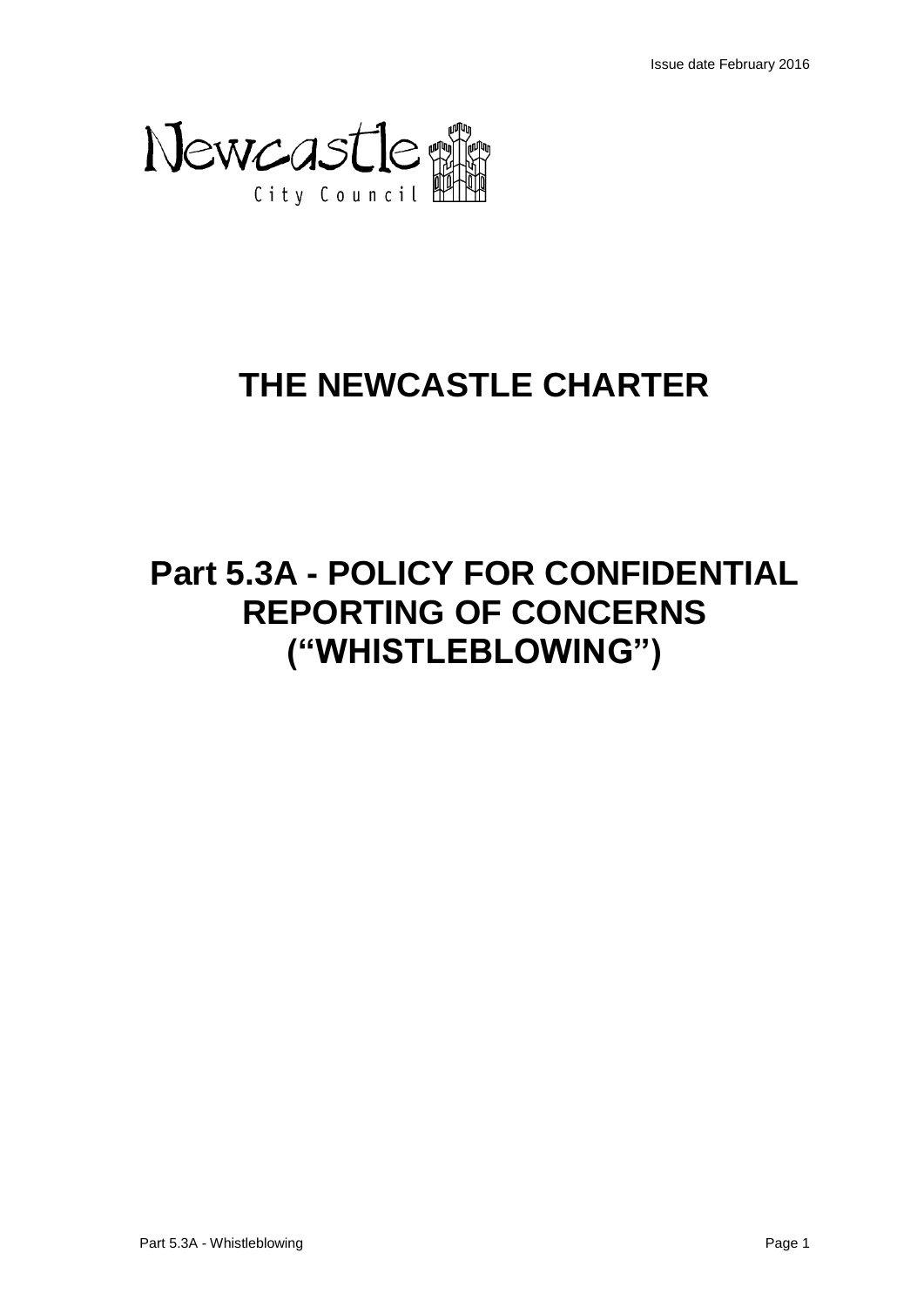## **Notes:-**

**This constitutes a local protocol and not part of the statutory code of conduct for members under the Localism Act 2011. It has to be read in conjunction with the statutory code (Part 5.2A)**

This is the Council's policy intended to encourage and enable employees to raise concerns **within** the City Council without fear of victimisation, subsequent discrimination or embarrassment.

## **Statutory Sources**

Public Interest Disclosure Act 1998

## **Authorisation**

The original version of this protocol was approved by Personnel Committee on 21 June 1999. This current version was approved by City Council on 10 January 2007.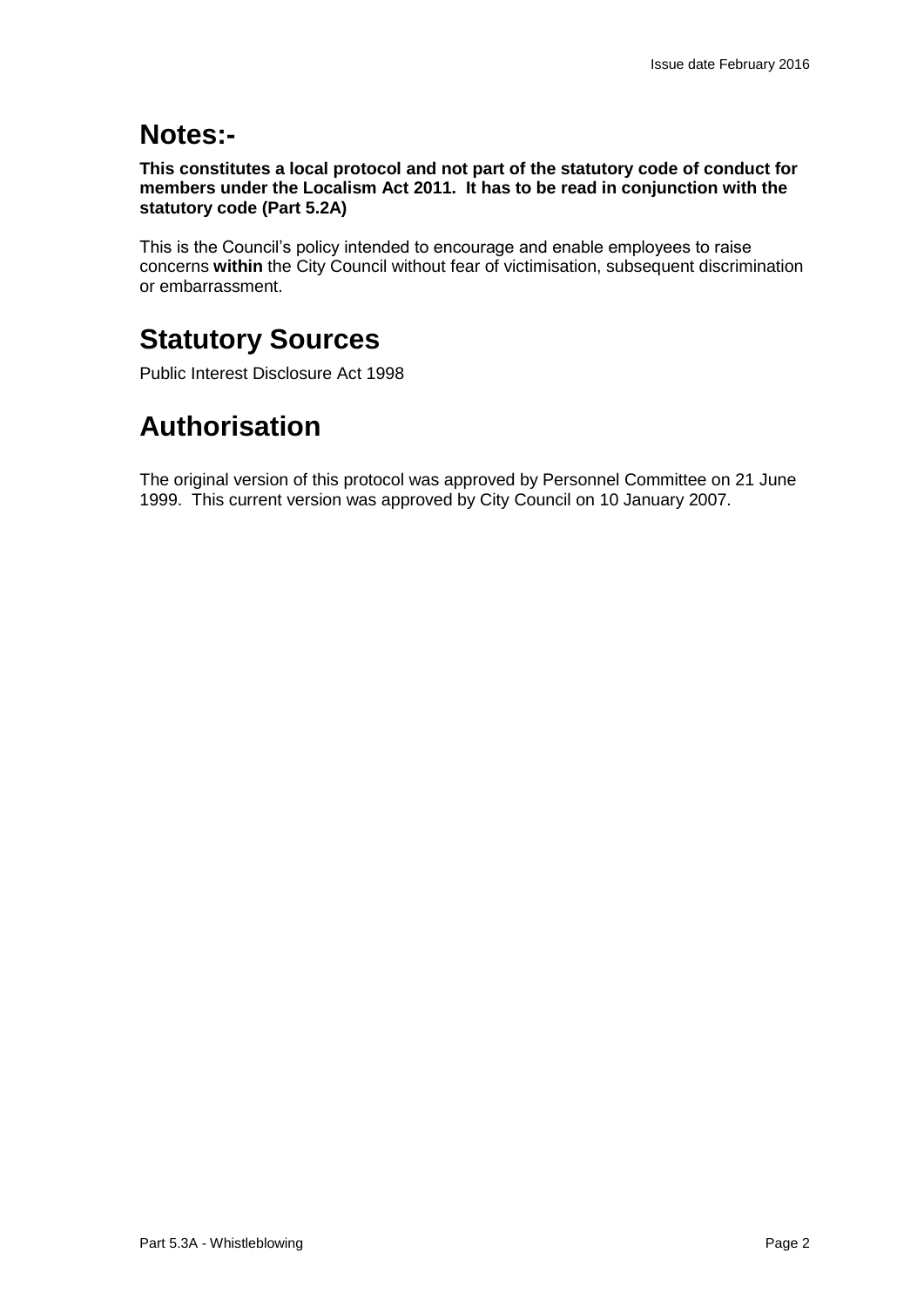

## **POLICY FOR CONFIDENTIAL REPORTING OF CONCERNS ("WHISTLEBLOWING")**

### **1 INTRODUCTION**

- 1.1 This policy reflects the Council's commitment to good practices, to valuing staff and seeking continuous improvement in service delivery.
- 1.2 Employees are often the first to realise that there may be something wrong within the City Council. However, they may not express their concerns because they feel that speaking up would be disloyal to their colleagues or to the City Council. They may also fear harassment or victimisation. In these circumstances it may be easier to ignore the concern rather than to report what may just be a suspicion of malpractice.
- 1.3 The City Council is committed to the highest possible standards of openness, probity and accountability. In line with that commitment we expect employees and others that we deal with who have concerns about any aspect of the City Council's work to come forward and voice those concerns. It is recognised that most cases will have to proceed on a confidential basis.
- 1.4 This policy document makes it clear that you can do so without fear of victimisation, subsequent discrimination or disadvantage. The policy is intended to encourage and enable employees to raise concerns **within** the City Council rather than overlooking a problem or 'blowing the whistle' outside.
- 1.5 The policy applies to all employees and those contractors working for the City Council on City Council premises, for example, agency staff, builders, drivers. It also covers suppliers and those providing services under a contract with the City Council in their own premises, for example homes. The Council will seek to ensure that as part of its procurement processes this Policy is brought to the attention of such external contractors, suppliers and service providers (described in this policy as "Contractors").
- 1.6 These procedures are in addition to the City Council's complaints procedures, grievance procedure, Policy on Fraud and Corruption and other statutory reporting procedures applying to some directorates.
- 1.7 This policy has been discussed with the relevant trade unions and professional organisations and has their support.

#### **2 AIMS AND SCOPE OF THIS POLICY**

- 2.1 This policy aims to:
	- make you feel confident to raise concerns and to question and act upon concerns about practice;
	- give you avenues to raise your concerns and receive feedback on any action taken;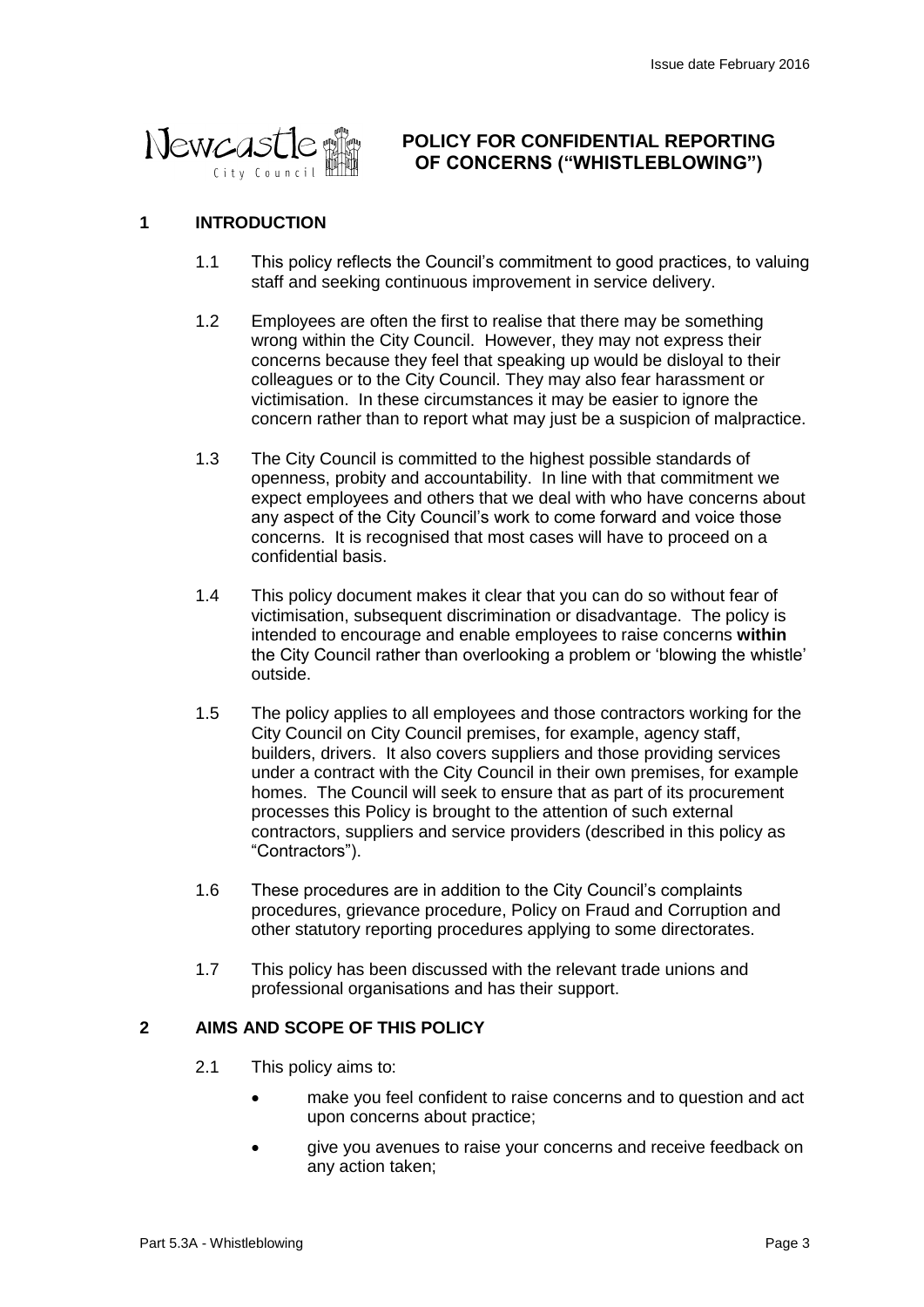- guarantees that you receive a response to your concerns and ensures that you are aware of the process to follow if you are not satisfied;
- reassure you that you will be protected from possible reprisals or victimisation.
- 2.2 There are existing procedures in place if you have a grievance relating to your own employment or consider that you are being harassed due to your race or sex or age, or if you are concerned about health and safety risks, including risks to the public as well as to other employees. Indeed you are under a legal obligation (as notified to you in Corporate and Directorate health and safety policy statements), to report to your supervisor or manager any work situation which you consider to represent:
	- A danger to the health and safety of yourself, fellow employees or members of the public; or
	- A shortcoming in the Authority's arrangements for health and safety.
- 2.3 If you are reluctant to raise such health and safety concerns with your supervisor or manager, or if you have raised them and are concerned about the response, then arrangements exist for you to raise the health and safety concerns with the Authority's Health and Safety Section based in the Corporate Services Division and/or with Health and Safety Representatives from the relevant trade union.

This policy is intended to cover concerns that fall outside the scope of other procedures. These include:

- conduct which is an offence or a breach of law;
- disclosures related to miscarriages of justice;
- health and safety risks, including risks to the public as well as other employees;
- damage to the environment;
- the unauthorised use of public funds;
- fraud and corruption;
- sexual or physical abuse of clients;
- any attempt to prevent disclosure of any of the above, or
- other conduct which gives you cause for concern.
- 2.4 Thus any serious concerns that you have about any aspect of service provision or the conduct of your staff or members of the City Council or others acting on behalf of the City Council can be reported under this policy. This may be about something that:
	- makes you feel uncomfortable in terms of known standards, your experience or the standards you believe the City Council subscribes to; or
	- is against the City Council's Standing Orders and policies; or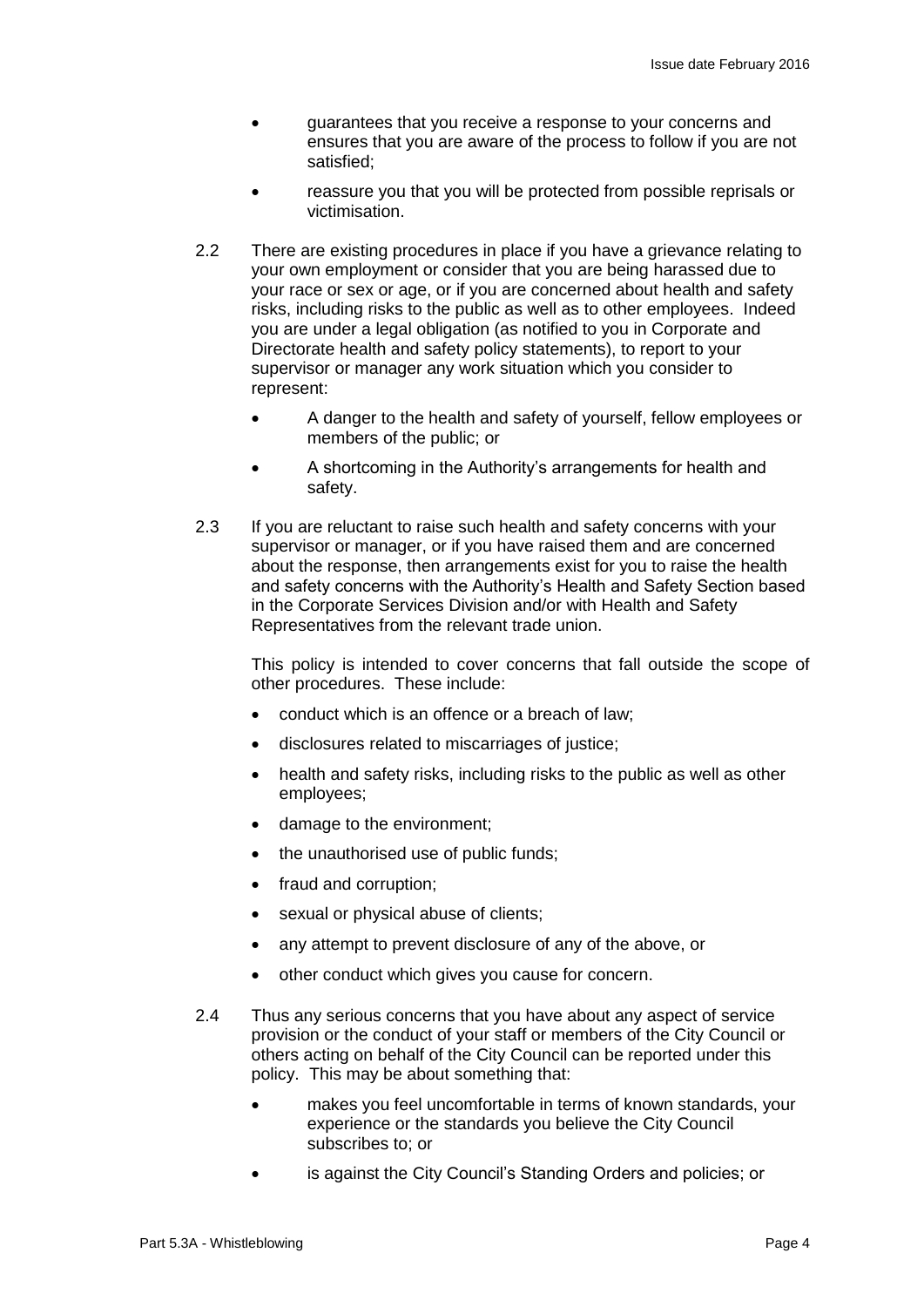- falls below established standards of practice; or
- amounts to improper conduct.
- 2.5 This policy supplements and does **not** replace the corporate complaints procedure, or the grievance procedure and other procedures established to deal with aspects of harassment i.e. sexual, racial and age harassment, and with health and safety concerns.

#### **3 SAFEGUARDS**

#### **3.1 Harassment or Victimisation**

The City Council is committed to good practice and high standards and aims to be supportive of its employees.

The City Council recognises that the decision to report a concern can be a difficult one to make. However uncovering malpractice will be doing a service to the Authority. You will be doing your duty to your employer and those for whom you are providing a service.

The City Council will fulfil its responsibility to ensure that you are **NOT**  harassed, victimised or otherwise disadvantaged when you raise a concern. Any allegation concerning an employee who engages in any form of victimisation or harassment against you as a result of your raising a concern will be the subject of a thorough investigation and disciplinary action will be taken if the case is proved.

Allegations by an employee who is the subject of disciplinary investigations or proceedings concerning the conduct of those proceedings can only be raised through the disciplinary appeals procedures.

#### **3.2 Confidentiality**

All concerns will be treated in confidence wherever possible and every effort will be made to preserve your anonymity if you so wish. You may need however to come forward as a witness, but if you wish to be supported by a representative of your choice then this would be available to you.

#### **3.3 Anonymous Allegations**

This policy encourages you to put your name to your allegation whenever possible.

Concerns expressed anonymously are much less powerful but they will be considered so far as is possible or practicable by the City Council.

#### **3.4 Untrue Allegations**

If you make an allegation in good faith, but it is not confirmed by the investigation, no action will be taken against you. If however, you make an allegation maliciously or for personal gain, disciplinary action may be taken against you.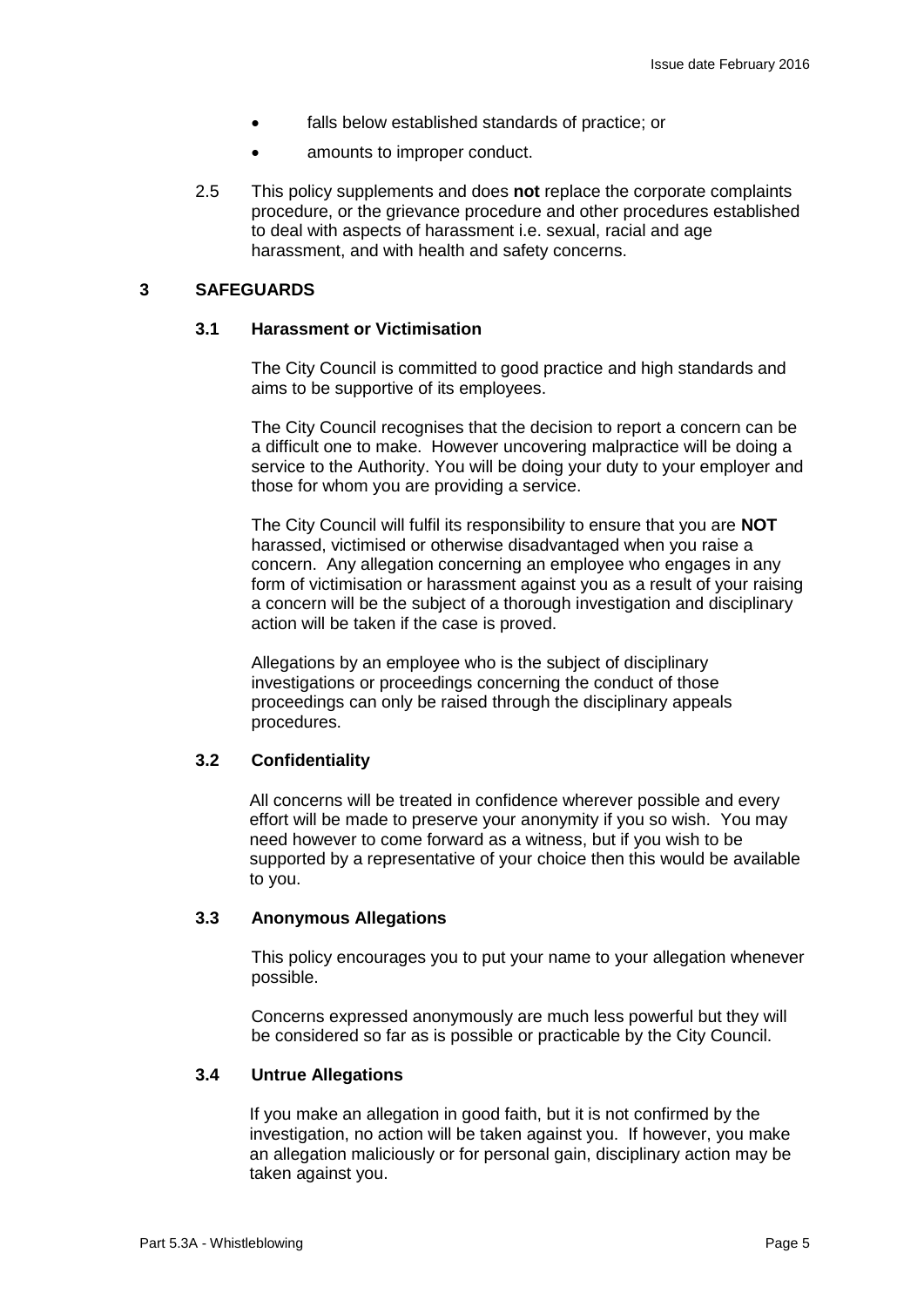#### **4 HOW TO RAISE A CONCERN**

#### 4.1.1 Procedure for City Council Employees

As a first step, you should raise concerns with your immediate manager or their manager. This depends on the seriousness and sensitivity of the issues involved and who is suspected of the malpractice, for example if you believe that your immediate manager or their managers are involved, you should approach your Director. The manager receiving notification of concerns under this policy will inform the Assistant Director Legal Services that a confidential report has been received and provide a copy. If the concern relates to financial irregularities or failures of financial controls the manager receiving the report must immediately notify the Head of Audit and Strategic Risk.

4.1.2 Concerns may be raised verbally or in writing. If you make a written report please use the attached pro-forma. Reports should be sent to your immediate manager or their superior or to the Director and a copy sent to the Assistant Director Legal Services.

#### 4.1.3 Procedure for Contractors

As a first step, you should normally raise concerns with your manager, who will then inform the lead council officer who is dealing with the particular contract. If you do not have a manager, you should raise your concerns direct with the lead council officer. This depends on the seriousness and sensitivity of the issues involved and who is suspected of the malpractice. For example, if you believe that your manager or the lead council officer is involved, you should approach the Assistant Director Legal Services at the City Council direct. Otherwise, the lead council officer receiving notification of concerns under this Policy will inform the Assistant Director Legal Services that a confidential report has been received and provide a copy. If the concern relates to financial irregularities or failures of financial controls the lead council officer receiving the report will also immediately notify the Head of Audit and Strategic Risk.

- 4.1.4 Concerns may be raised verbally or in writing. If you make a written report you should, if possible, make it using a similar report form to the attached pro-forma. A copy of any report you send to your manager or lead council officer should also be sent to the Council's Assistant Director Legal Services for monitoring purposes.
- 4.2 The Assistant Director Legal Services is responsible for the maintenance and operation of this policy and will monitor how the complaint is handled and ensure that the requirements of this policy are fulfilled.
- 4.3 The earlier you express the concern the easier it will be to take action.
- 4.4 City Council employees can obtain advice and guidance on how matters of concern may be pursued from the Head of HR and Organisational Improvement. City Council employees and Contractors can get confidential, independent advice from the charity Public Concern at Work on 0207 404 6609. Their website is at www.pcaw.co.uk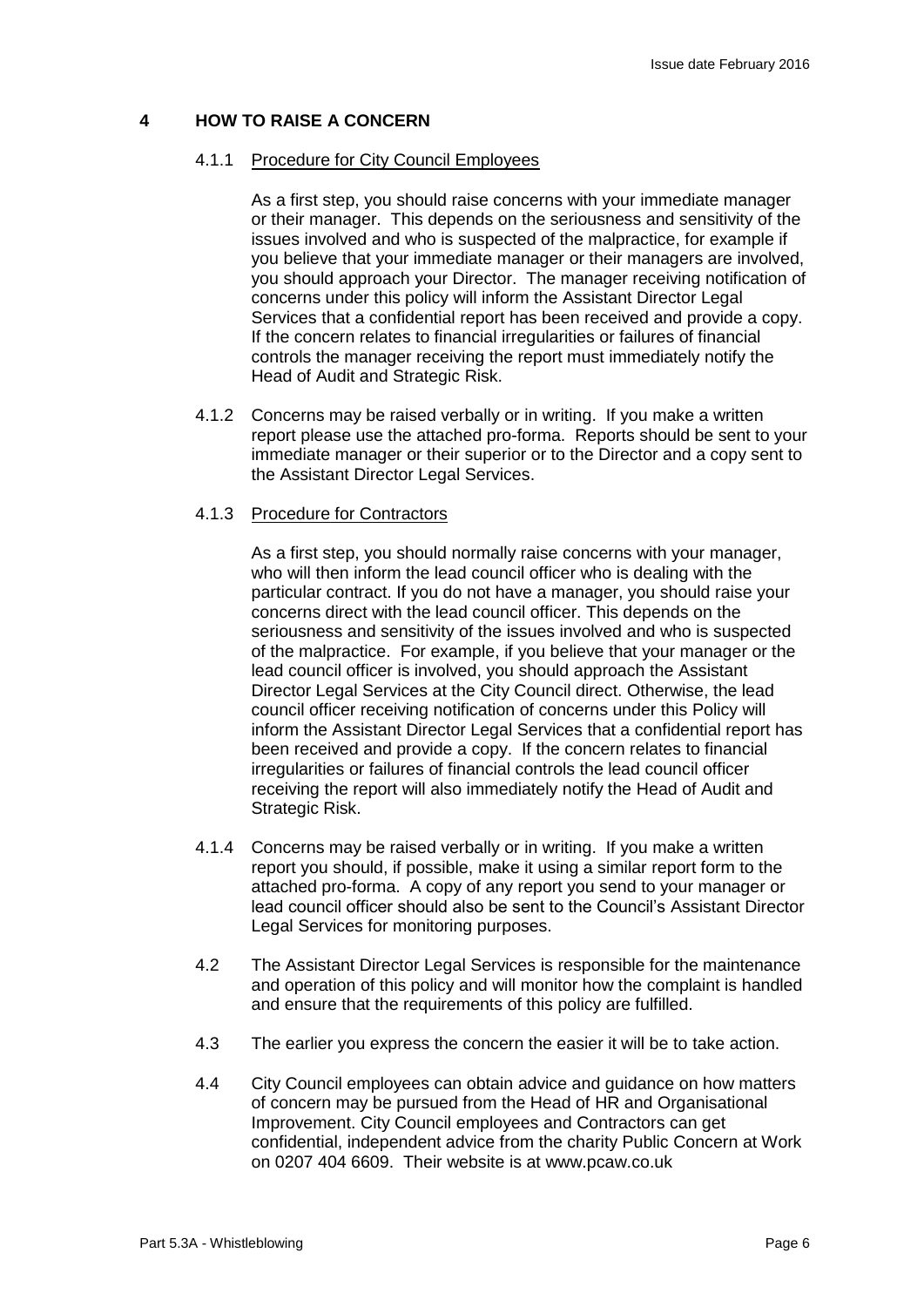You may wish to consider discussing your concern with a colleague first and you may find it easier to raise the matter if there are two (or more) of you who have had the same experience or concerns.

- 4.5 You can invite your trade union or professional association representative or a friend to be present during any meetings or interviews in connection with the concerns you have raised.
- 4.6 Concerns can be raised through your trade union.

#### **5 HOW THE CITY COUNCIL WILL RESPOND**

- 5.1 The City Council will respond to your concerns, and it will be necessary to investigate your concerns but this is not the same as either accepting or rejecting them.
- 5.2 Within *3 working days* of a concern being raised, you will be sent a written response:
	- acknowledging that the concern has been received;
	- indicating how we propose to deal with this matter;
	- giving an estimate of how long it will take to provide a final response;
	- telling you whether any enquiries have been made;
	- supply you with information on staff support mechanisms.

The Assistant Director Legal Services will be sent a copy of this response.

- 5.3 Where appropriate, matters raised may:
	- be investigated by management, internal audit, or through the disciplinary process;
	- be referred to the police or other statutory agencies;
	- be referred to the external auditor.
- 5.4 In order to protect individuals and those about whom concerns are raised, initial enquiries will be made to decide whether an investigation is appropriate and, if so, what form it should take. Concerns or allegations which fall within the scope of specific procedures (for example, child protection or discrimination issues) will normally be referred for consideration under those procedures.
- 5.5 Some concerns may be resolved by agreed action without the need for investigation. If urgent action is required this will be taken before any investigation is conducted.
- 5.6 The amount of contact between the individual considering the issues and you will depend on the nature of the matters raised, the potential difficulties involved and the clarity of the information provided. If necessary, the investigating officers, will seek further information from you.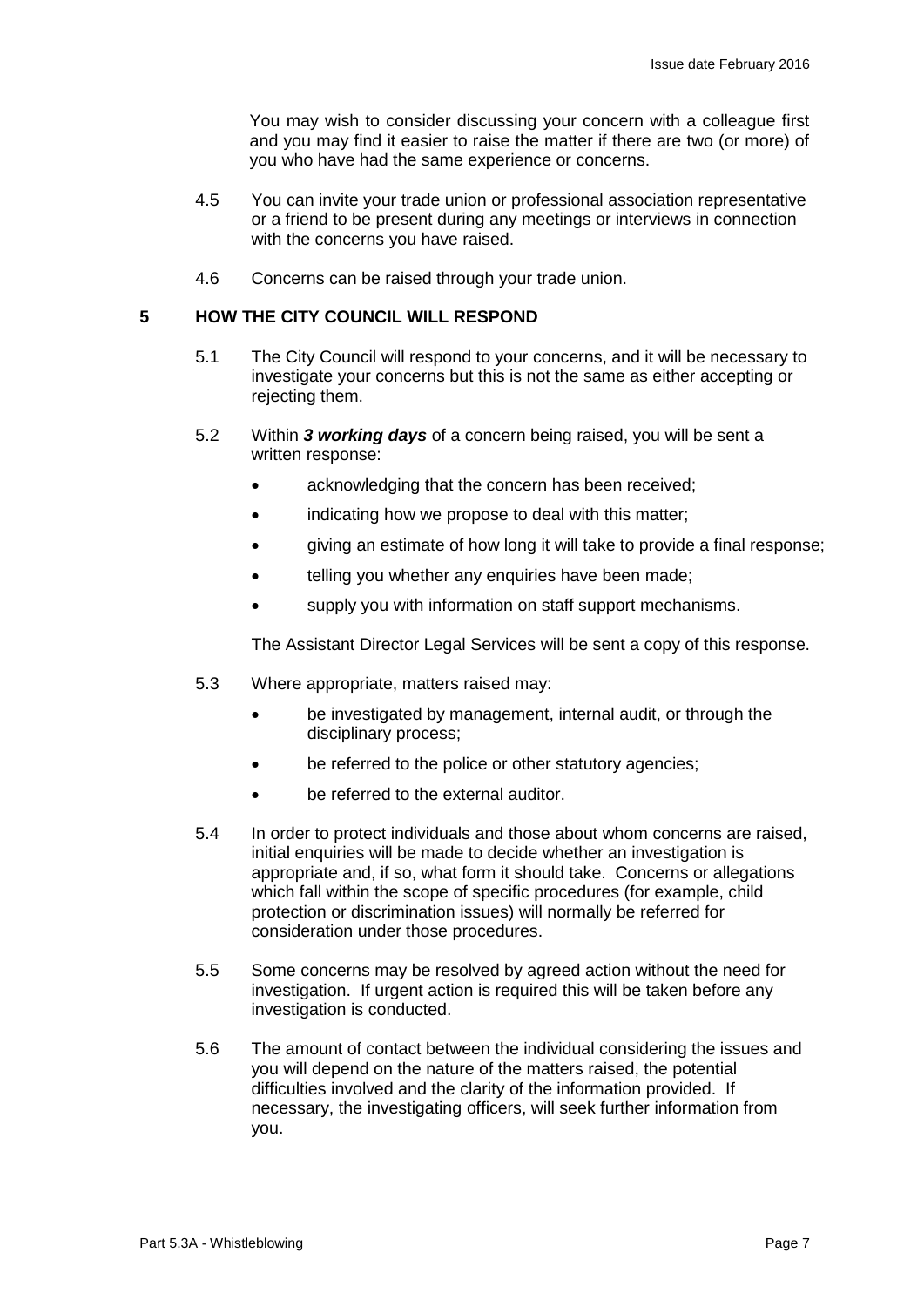- 5.7 Where any meeting is arranged, and this can be off-site if you so wish, you can be accompanied by a trade union or professional association representative or a friend.
- 5.8 The City Council will take steps to minimise any difficulties which you may experience as a result of raising a concern. For instance, if you are required to give evidence in criminal or disciplinary proceedings the City Council will arrange for you to receive advice about the procedure.
- 5.9 The City Council accepts that you need to be assured that the matter has been properly addressed. Thus, subject to legal constraints, we will inform you of the outcomes of any investigation.

#### **6 THE RESPONSIBLE OFFICER**

- 6.1 The Assistant Director Legal Services (as Monitoring Officer) has overall responsibility for the maintenance and operation of this policy. That officer maintains a record of concerns raised and the outcomes (but in a form which does not endanger your confidentiality) and may report as necessary to the Council, but in such a way that your confidentiality will be preserved.
- 6.2 It is the responsibility of any manager/director who receives a whistleblowing report to:

Copy the original report immediately to the Assistant Director Legal Services. The initial written response to the person raising the concern must also be copied to the Assistant Director Legal Services. In addition any further responses must be copied to the Assistant Director Legal Services who must as soon as possible also be informed of the outcome(s) of any investigation and any actions instigated as a result.

### **7 HOW THE MATTER CAN BE TAKEN FURTHER**

- 7.1 This policy is intended to provide you with an avenue **within** the City Council to raise concerns. The City Council hopes you will be satisfied with any action taken. If you are not satisfied with the outcome of your confidential report you can write to the Chief Executive and ask for the investigation and outcome to be reviewed. If you remain dissatisfied, and you feel it is right to take the matter outside of the City Council, you may wish to take advice from your trade union, your local Citizens Advice Bureau, any of the external agencies listed in paragraph 7.4 below, or your legal advisor on the options that are available to you.
- 7.2 One possibility is that you may wish to rely on your rights under the Public Interest Disclosure Act 1998. This Act gives you protection from victimisation if you make certain disclosures of information in the public interest. The provisions are quite complex and include a list of prescribed persons outside of the City Council who can be contacted in certain circumstances. You should seek advice on the effect of the Act from the persons referred to above.
- 7.3 If you do take the matter outside of the City Council, you should ensure that you do not disclose information where you owe a duty of confidentiality to persons other than the Council (e.g. service users) or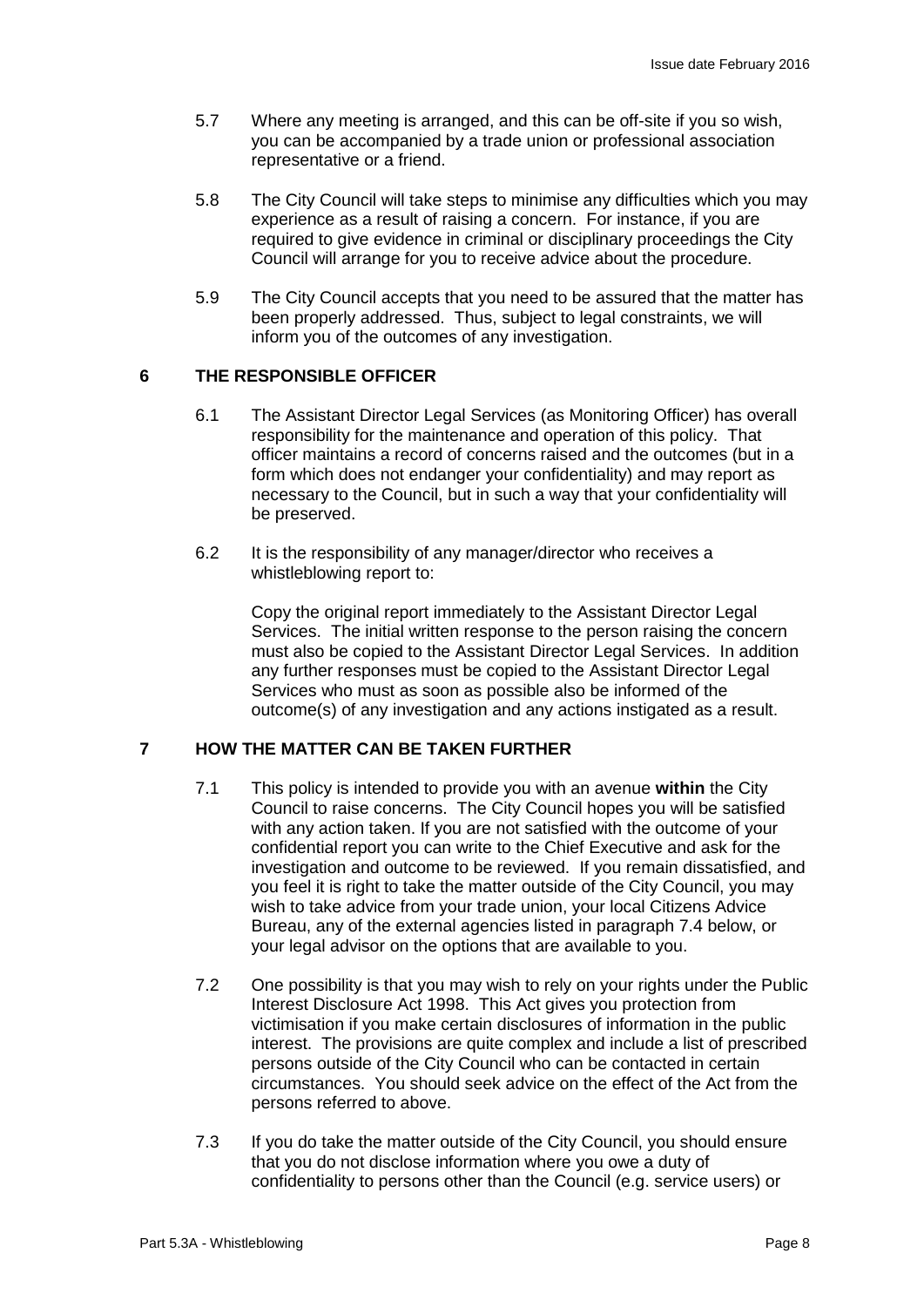where you would commit an offence by making disclosure. In order to ensure that you do not make any such disclosures you may want to check the position with the Assistant Director Legal Services*.*

#### 7.4 External Contacts

If for any reason you do not wish to use the internal arrangements set out above, or require additional support and advice, a list of external agencies is given below.

(This is not exhaustive. A fuller list is available in The Public Interest Disclosure (Prescribed Persons) (Amendment) Order 2003 – see www.legislation.hmso.gov.uk).

Audit Commission for England and Wales Tel 020 7828 1212 www.audit-commision.gov.uk Public interest disclosure line 0303 444 8346

Care Quality Commission Tel 03000 616161 www.cqc.org.uk

Environment Agency Tel 03708 506 506 www.environment-agency.gov.uk

Food Standards Agency Tel 020 7276 8000 www.food.gov.uk

Health and Care Professions Council (HCPC) Tel: 0845 300 6184 www.hcpc-uk.org

Health and Safety Executive www.hse.gov.uk

Information Commissioner Tel 01625 545 745 www.ico.org.uk

The Pensions Regulator www.thepensionsregulator.gov.uk

Public Concern at Work Tel 020 7404 6609 www.pcaw.org.uk

If you are a member of a Trade Union you can also contact them for advice and support. The main local contacts for the City Council are: -

| Unison     | 0191 211 6980 |  |
|------------|---------------|--|
| <b>GMB</b> | 0191 211 6989 |  |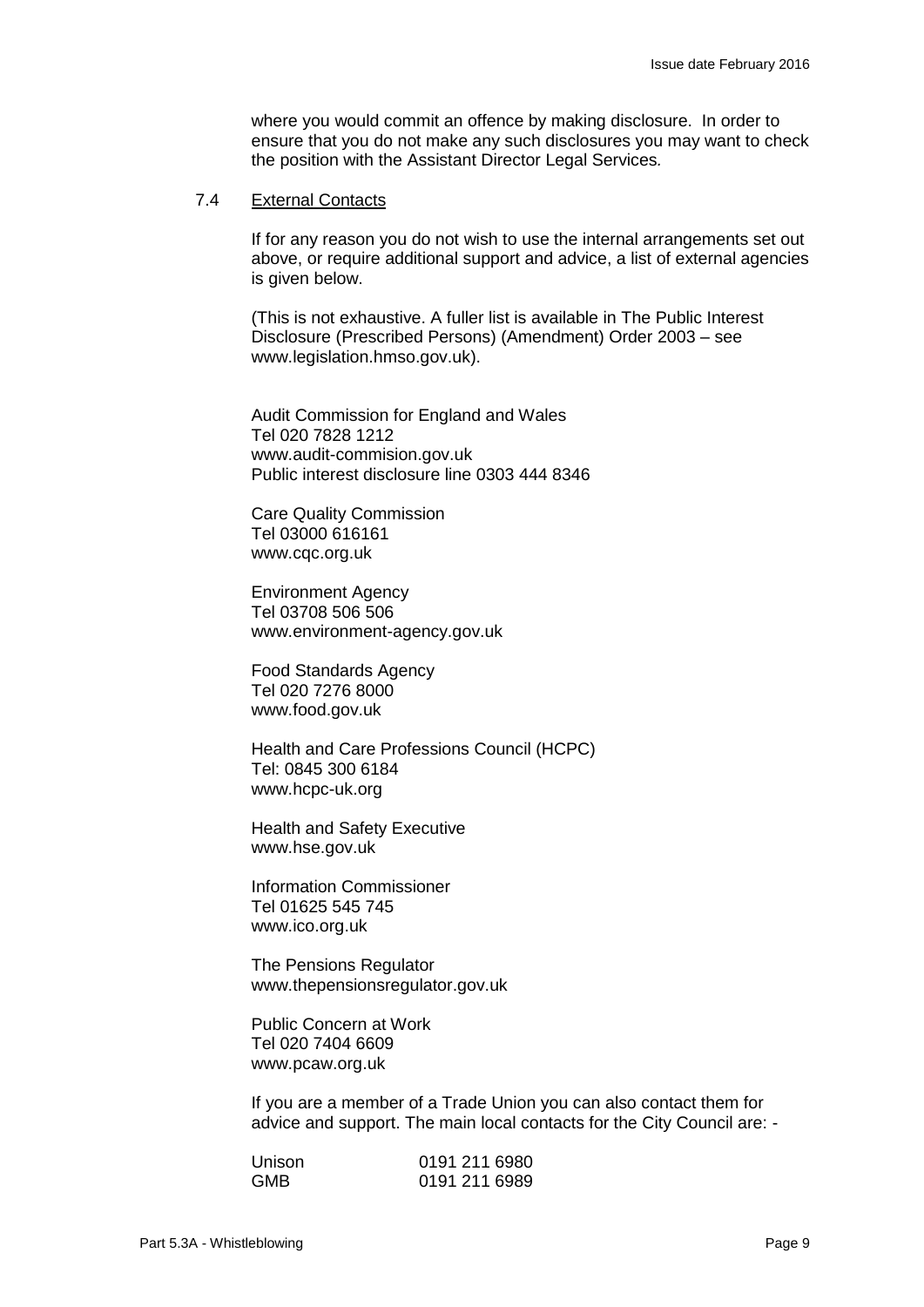| NUT     | 0191 482 7700 |
|---------|---------------|
| NAS/UWT | 0191 519 5300 |
| Unite   | 0191 300 2107 |

Advice about your rights is also available from: -

| Citizens Advice Bureau (Newcastle City) | 0844 499 4717 |
|-----------------------------------------|---------------|
| Newcastle Law Centre                    | 0191 230 4777 |